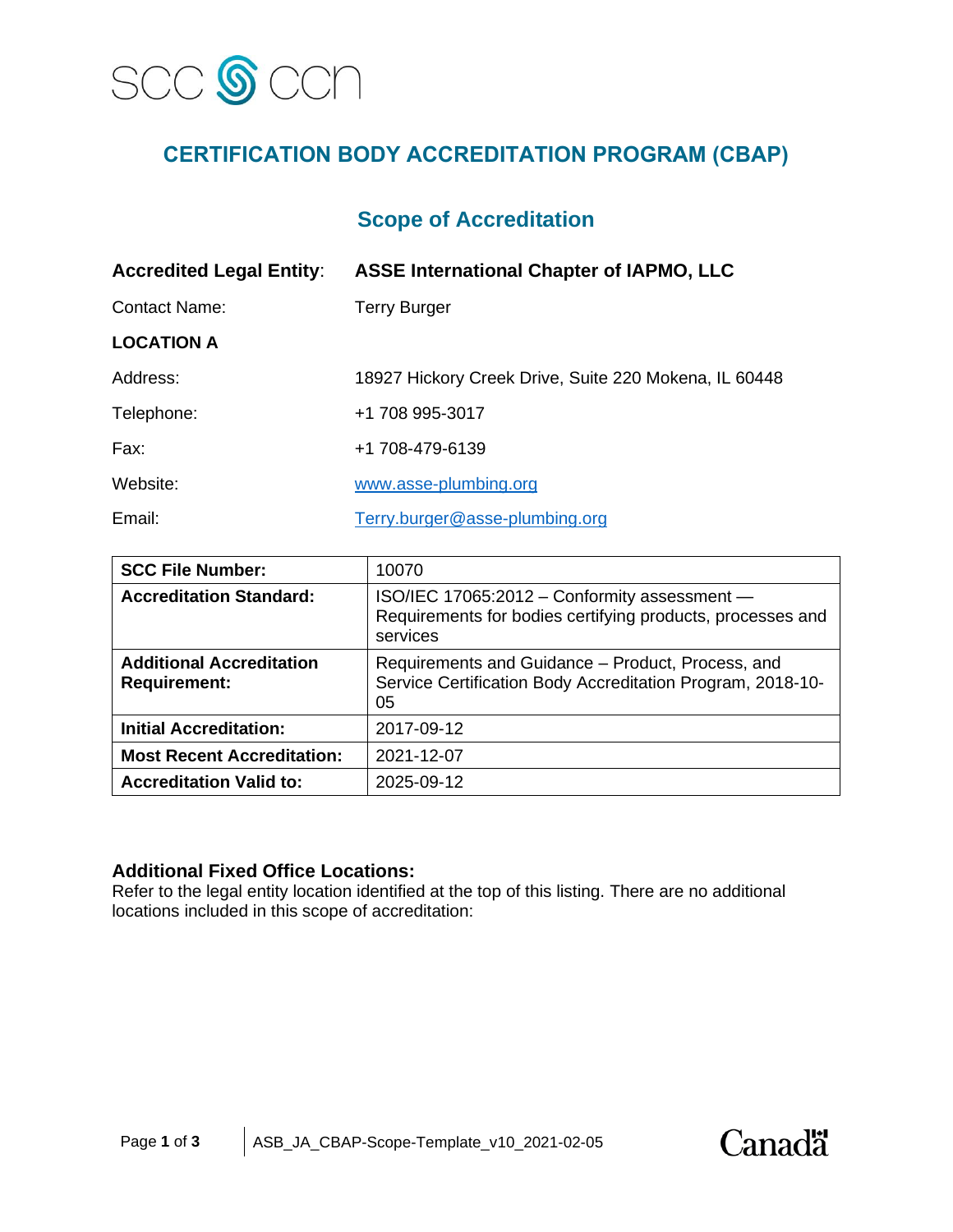

## **Certification Mark:**



## **Product Certification Scheme:**

ISO/IEC 17067, Conformity assessment - Fundamentals of product certification and guidelines for product certification schemes, *scheme type 5* most closely resembles the product certification scheme operated by this organization. The surveillance part of this scheme allows for the choice between periodically taking samples of the product either from the point of production, or from the market, or from both, and subjecting them to determination activities to check that items produced subsequent to the initial attestation fulfil the specified requirements. The surveillance includes periodic assessment of the production process, or audit of the management system, or both. The extent to which the four surveillance activities are conducted may be varied for a given situation, as defined in the scheme. If the surveillance includes audit of the management system, an initial audit of the management system will be needed.

## **Scope of Accreditation:**

The scope of accreditation for the above-mentioned legal entity limits the use of the certification mark shown, to products that meet standards classified by the following international classification coding:

| ICS No.   | <b>Title</b>                                       | <b>Purpose</b>                                       |
|-----------|----------------------------------------------------|------------------------------------------------------|
| 13.240    | <b>Protection Against Excessive Pressure</b>       | Plumbing - Performance<br>Health & Safety            |
| 23.040.40 | Pipeline Components & Pipelines: Metal Fittings    | Plumbing - Performance<br><b>Health &amp; Safety</b> |
| 23.060.40 | <b>Valves: Pressure Regulators</b>                 | Plumbing - Performance<br>Health & Safety            |
| 23.060.99 | <b>Valves: Other Valves</b>                        | Plumbing - Performance<br>Health & Safety            |
| 91.140.60 | Installations in Buildings: Water Supply Systems   | Plumbing - Performance<br><b>Health &amp; Safety</b> |
| 91.140.70 | Installations in Buildings: Sanitary Installations | Plumbing - Performance<br><b>Health &amp; Safety</b> |
| 91.140.80 | Installations in Buildings: Drainage Systems       | Plumbing - Performance<br><b>Health &amp; Safety</b> |